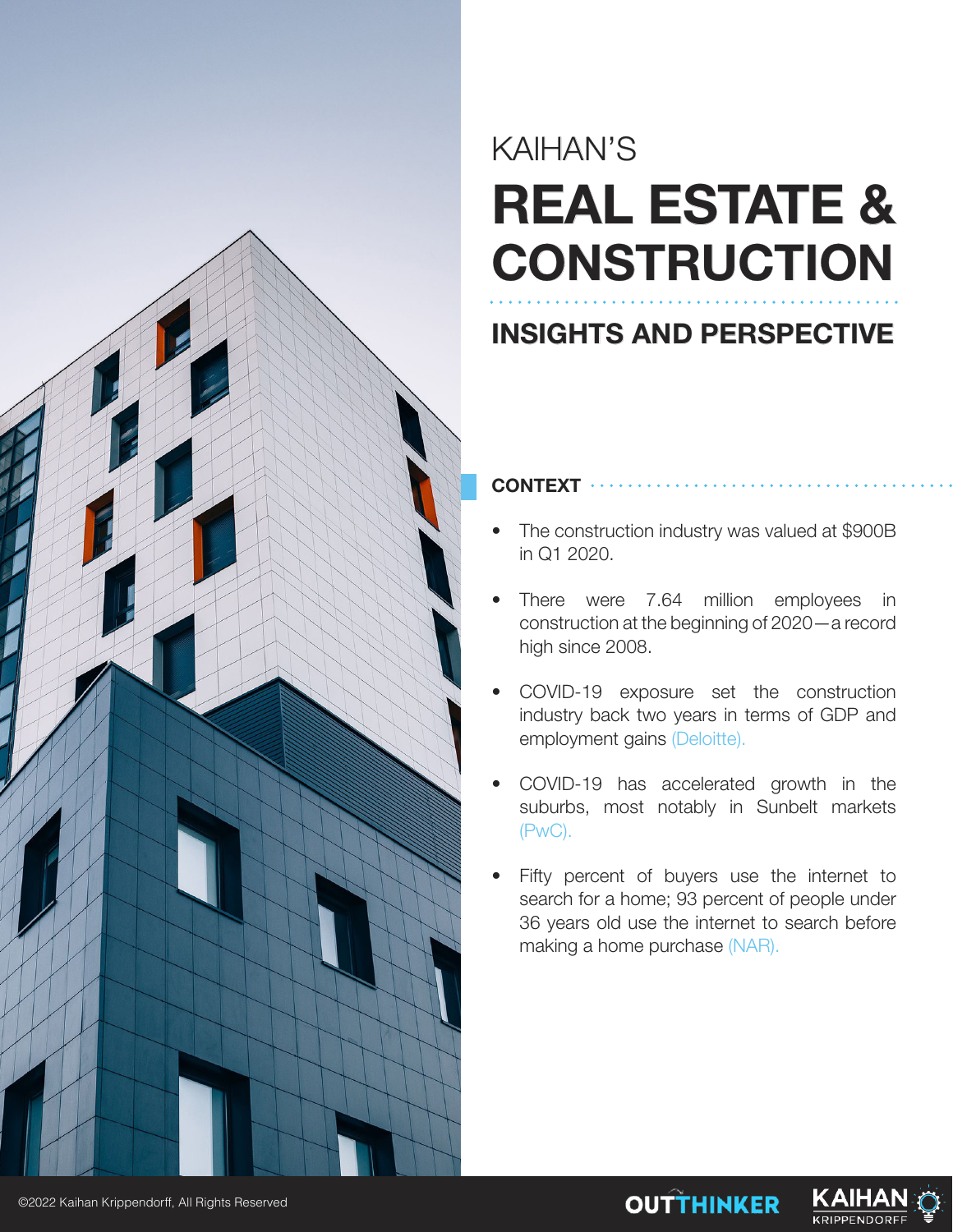#### **TRENDS**

#### **1. Virtualizing Construction**

- Companies are seeking options for remote collaboration that allow teams to work on projects from a distance. By bringing design, planning, and preparation to the digital space, companies can reduce costs while enhancing productivity and collaboration, and can move from project design to construction more quickly. In addition to traditional collaboration tools, there are opportunities to apply AR/VR applications to this process.
- The Wild, a company providing AR/VR collaborative tools, released software which integrates with Autodesk BIM 360, enabling architecture, engineering, and construction teams to coordinate together in a remote, immersive workspace (Source).
- The opportunities for AI in construction are growing; Smartvid.io produced an AI named "Vinnie" to analyze videos from worksites to provide insights on safety hazards and risks, such as slipping or electric shock, in order to increase jobsite safety (Smartvid.io).

#### **2. Automation and Robotization**

- With COVID-19 accelerating issues in home ownership due to rising prices and tightening constraints on low-income individuals (PwC), automation and robotization in construction create opportunities for companies to reach new customer segments.
- Australian robotics company FBR created its Hadrian X robot, a bricklaying robot, which in 2020 constructed a two-story building with concrete blocks and steel-reinforced slabs at a pace 300 percent faster than its prior mode (Global Construction Review).
- 3D printing introduces opportunities for automated home construction. ICON is a construction technology company which "printed" a small village of homes in Tabasco, Mexico, and a community of homes for the homeless in Austin, Texas (Singularity Hub).
- Utilizing drone automation for repetitive tasks is an opportunity SkyMul, a drone company, has capitalized on. The drones apply machine learning to identify rebar intersections and operate autonomously to tie them, reducing one of the most taxing projects on jobsites by 84 percent (SkyMul).

## **3. Inflation, Affordability, and Corporate Relocation**

- As of this writing, changes in Federal Reserve policy indicate that inflation rates will be rising above the acceptable limit for the foreseeable future. Interest rates will continue to rise above the 2-3 percent average and constrain buyers' ability to secure financing (Forbes).
- Affordability of real estate is more important than ever as a result of the economic trouble caused by COVID-19; sales in low-cost housing are growing while those in high-cost housing are diminishing (Linchpin).
- Corporations are beginning to seek relocation options due to the opportunity for more affordable real estate in other markets; Toyota relocated its offices from California and Kentucky to Plano, Texas because of the affordability that the Dallas-Fort Worth market offered (Linchpin). The growth of these "secondary cities" show great promise for corporate expansions and relocations and the employees involved (Forbes) Apple is close to completing its \$1B campus in Austin, Texas, and Amazon is completing construction of their second headquarters in Arlington, Virginia.

**OUTTHINKER** 

**KRIPPENDORFI** 

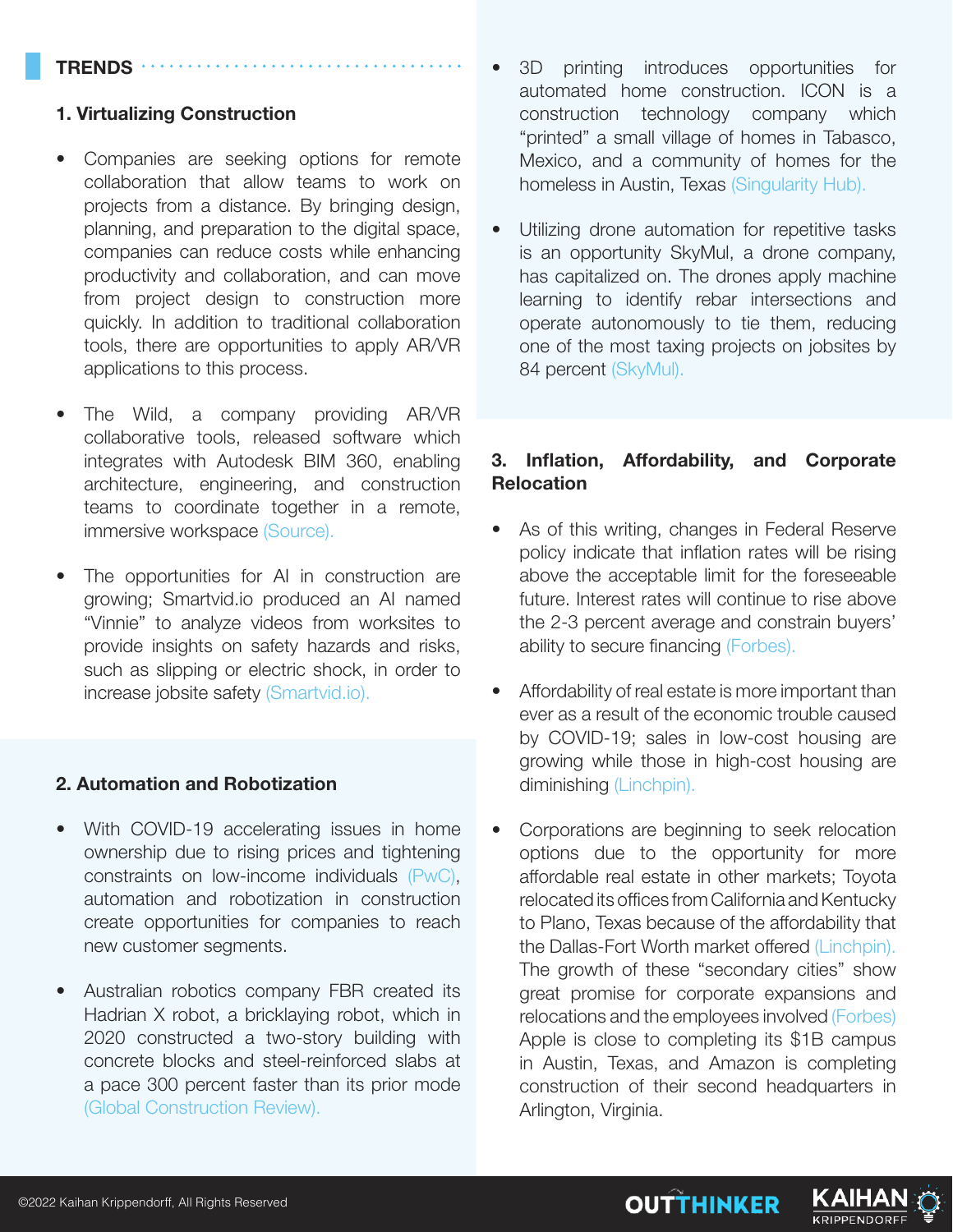# **4. Redefining Workspace**

- Due to the social changes brought on by the pandemic, the circumstances of work spaces are changing.
- The National Association of Realtors reports noticeable trends towards smaller spaces, shorter leases, and movement towards suburbs (NAR). 70 percent of NAR members reported their client companies were moving into smaller spaces due to the growth of remote work. Major metropolises, such as Los Angeles, New York City, and Dallas, saw a decline in office vacancy up to 16.4 percent in Q1 2021 (NAR).
- With the booming growth of e-commerce, the real estate market is seeing both a decline in and a redesign of conventional physical retail spaces; the shift is expected to bring a growth in warehousing as online retailers seek ways to bring their products closer to customers (Forbes).

|--|

| <b>Leverage</b><br><b>Point</b> | "8Ps" of<br><b>Strategy</b>                                                                              | <b>Opportunity</b><br>for Disruption | <b>Recommended Leverage Points</b>                                                                                                                                                                                                                           |
|---------------------------------|----------------------------------------------------------------------------------------------------------|--------------------------------------|--------------------------------------------------------------------------------------------------------------------------------------------------------------------------------------------------------------------------------------------------------------|
| Position                        | The core client<br>you serve,<br>what need<br>you meet with<br>what brand<br>attributes                  | $\overline{4}$                       | What clients are you currently serving? How can<br>you position your organization to pursue a new<br>client base?                                                                                                                                            |
| Product                         | The products<br>and services<br>you deliver,<br>where you<br>outperform<br>and where you<br>underperform | 8                                    | How can you bring AR/VR applications to your<br>$\bullet$<br>sales process?<br>What products do you offer that can be<br>$\bullet$<br>enhanced using AI/ML technology?<br>Do you have opportunities to deliver SaaS to<br>$\bullet$<br>construction clients? |
| Promotion                       | How you<br>communicate<br>with clients<br>(including your<br>marketing,<br>sales, and PR<br>teams)       | 8                                    | How can you promote your product or service to<br>$\bullet$<br>new demographics?<br>How do you creatively connect with potential<br>clients?<br>How can you appeal to a majority of homebuyers<br>$\bullet$<br>who search online before making a decision?   |

**OUTTHINKER** 

KAIH **KRIPPENDORFI**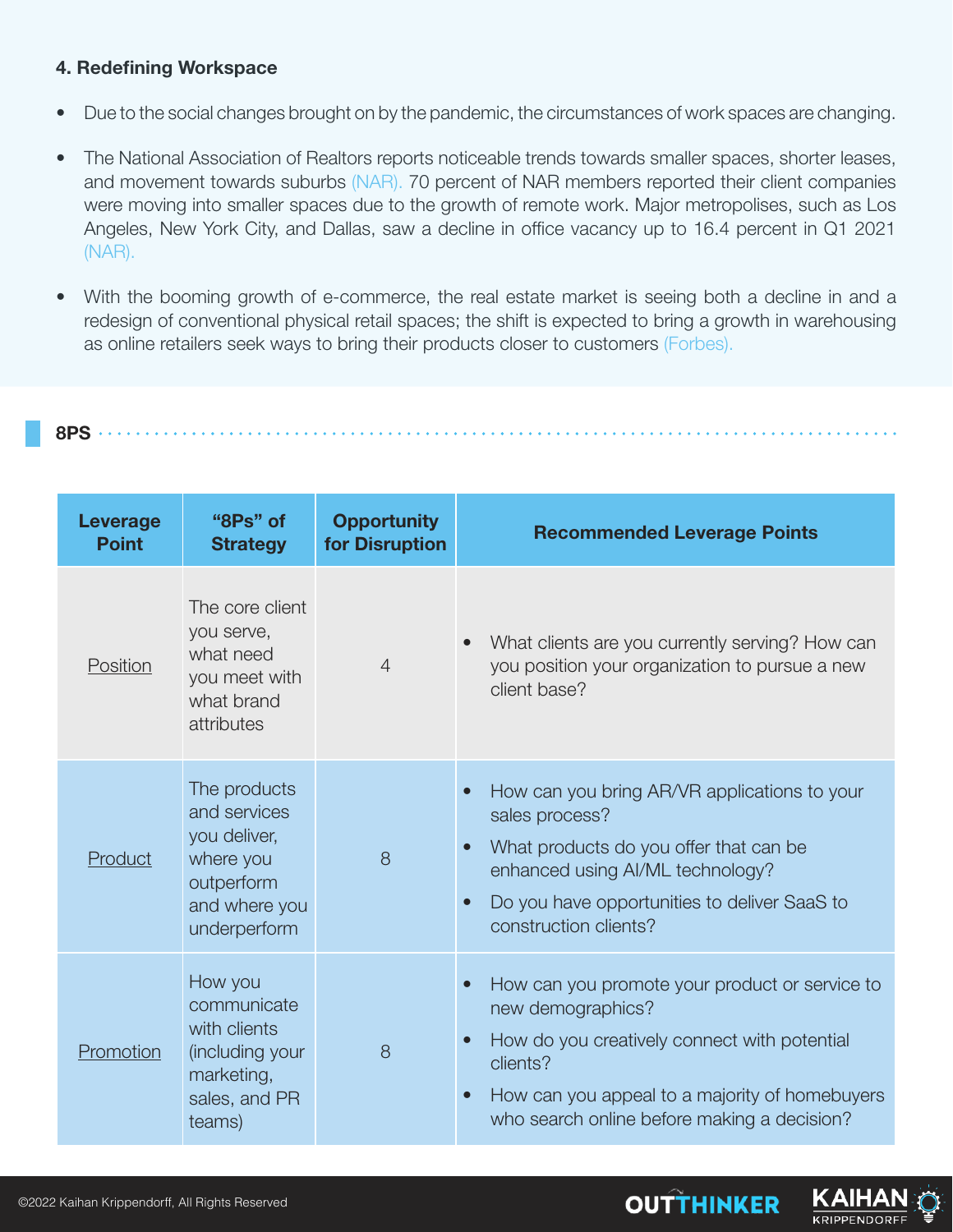| <b>Leverage</b><br><b>Point</b>      | "8Ps" of<br><b>Strategy</b>                                                                                            | <b>Opportunity</b><br>for Disruption | <b>Recommended Leverage Points</b>                                                                                                                                                             |
|--------------------------------------|------------------------------------------------------------------------------------------------------------------------|--------------------------------------|------------------------------------------------------------------------------------------------------------------------------------------------------------------------------------------------|
| Price                                | How much<br>you charge<br>for services,<br>how you<br>communicate<br>value to clients                                  | 6                                    | How do you communicate value to your clients?<br>How do you display pricing information in a way<br>$\bullet$<br>that attracts potential buyers?                                               |
| Placement                            | How you<br>deliver on<br>your value<br>proposition,<br>through what<br>channels                                        | 5                                    | How accessible is relevant information on your<br>$\bullet$<br>service or product to your target client? How<br>accessible is it to a wider audience?                                          |
| <b>Physical</b><br><b>Experience</b> | The client<br>experience,<br>what they see,<br>smell, feel,<br>taste, or hear                                          | $\overline{7}$                       | How do you personalize homebuyers'<br>experiences?<br>How does your service affect the overall<br>$\bullet$<br>wellbeing of your clients?                                                      |
| Processes                            | Your<br>operations<br>and processes                                                                                    | 3                                    | Does your current business model lead to<br>affordable products and services for clients?<br>Have you considered robotics and/or automation<br>$\bullet$<br>as a component of your production? |
| People                               | The choices<br>you make<br>regarding<br>hiring,<br>organizing,<br>and<br>incentivizing<br>your people.<br>Your values. | 3                                    | Could you consider contract employees as a<br>valuable asset to your current business model?                                                                                                   |